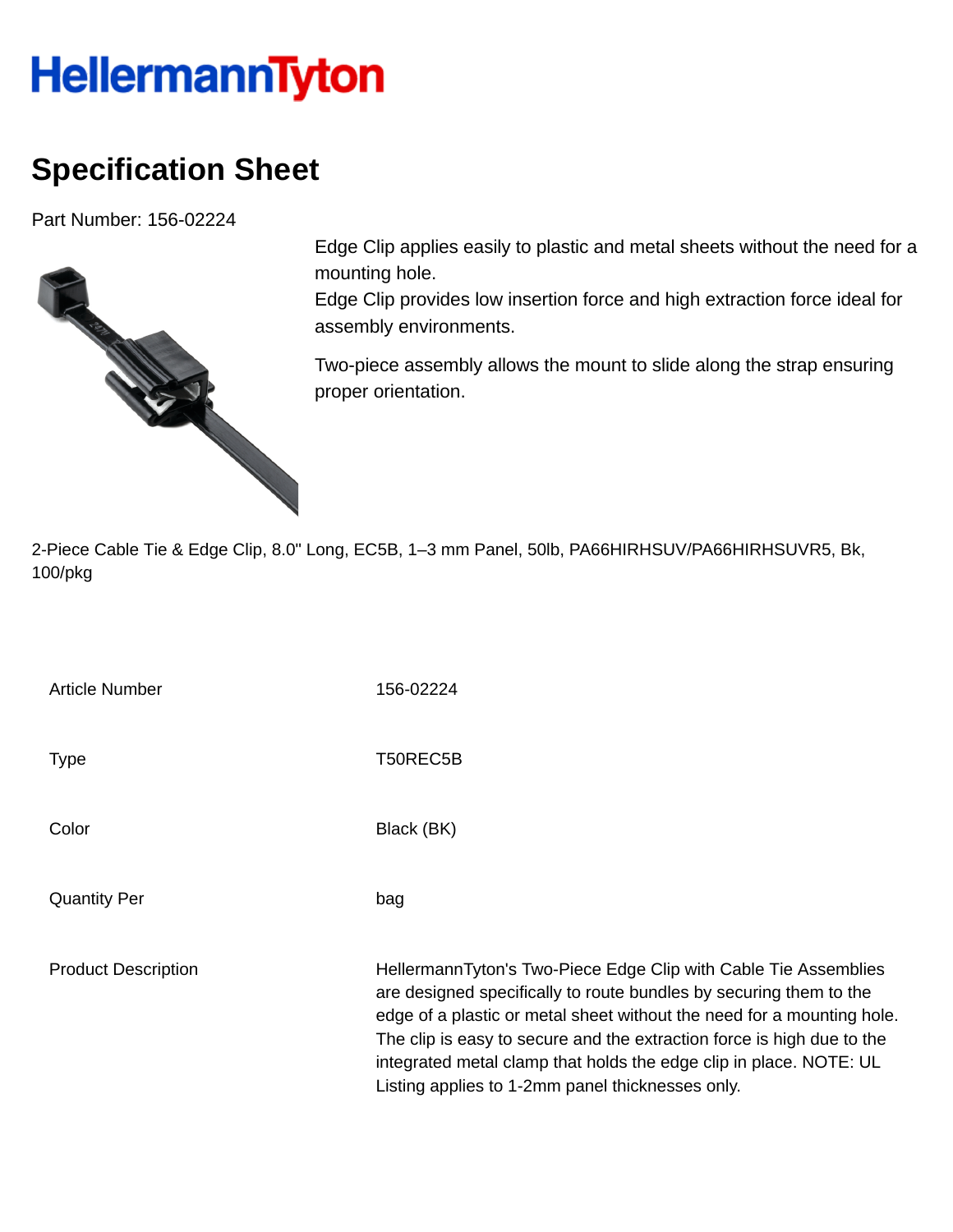| <b>Short Description</b>              | 2-Piece Cable Tie & Edge Clip, 8.0" Long, EC5B, 1-3 mm Panel,<br>50lb, PA66HIRHSUV/PA66HIRHSUVR5, Bk, 100/pkg |
|---------------------------------------|---------------------------------------------------------------------------------------------------------------|
| <b>Global Part Name</b>               | T50REC5B-PA66HIRHSUVR5/PA66HIRHSUV-BK                                                                         |
|                                       |                                                                                                               |
| Minimum Tensile Strength (Imperial)   | 50.0                                                                                                          |
| Minimum Tensile Strength (Metric)     | 225                                                                                                           |
| Length L (Imperial)                   | 8.0                                                                                                           |
| Length L (Metric)                     | 203.2                                                                                                         |
| <b>Fixation Method</b>                | EdgeClip, sideway, assembled, 2 piece                                                                         |
| <b>Identification Plate Position</b>  | none                                                                                                          |
| Releasable Closure                    | No                                                                                                            |
| Variant                               | <b>Inside Serrated</b>                                                                                        |
| Width W (Imperial)                    | 0.18                                                                                                          |
| Width W (Metric)                      | 4.6                                                                                                           |
| <b>Bundle Diameter Min (Imperial)</b> | 0.20                                                                                                          |
| <b>Bundle Diameter Min (Metric)</b>   | 5.0                                                                                                           |
| <b>Bundle Diameter Max (Imperial)</b> | 2.0                                                                                                           |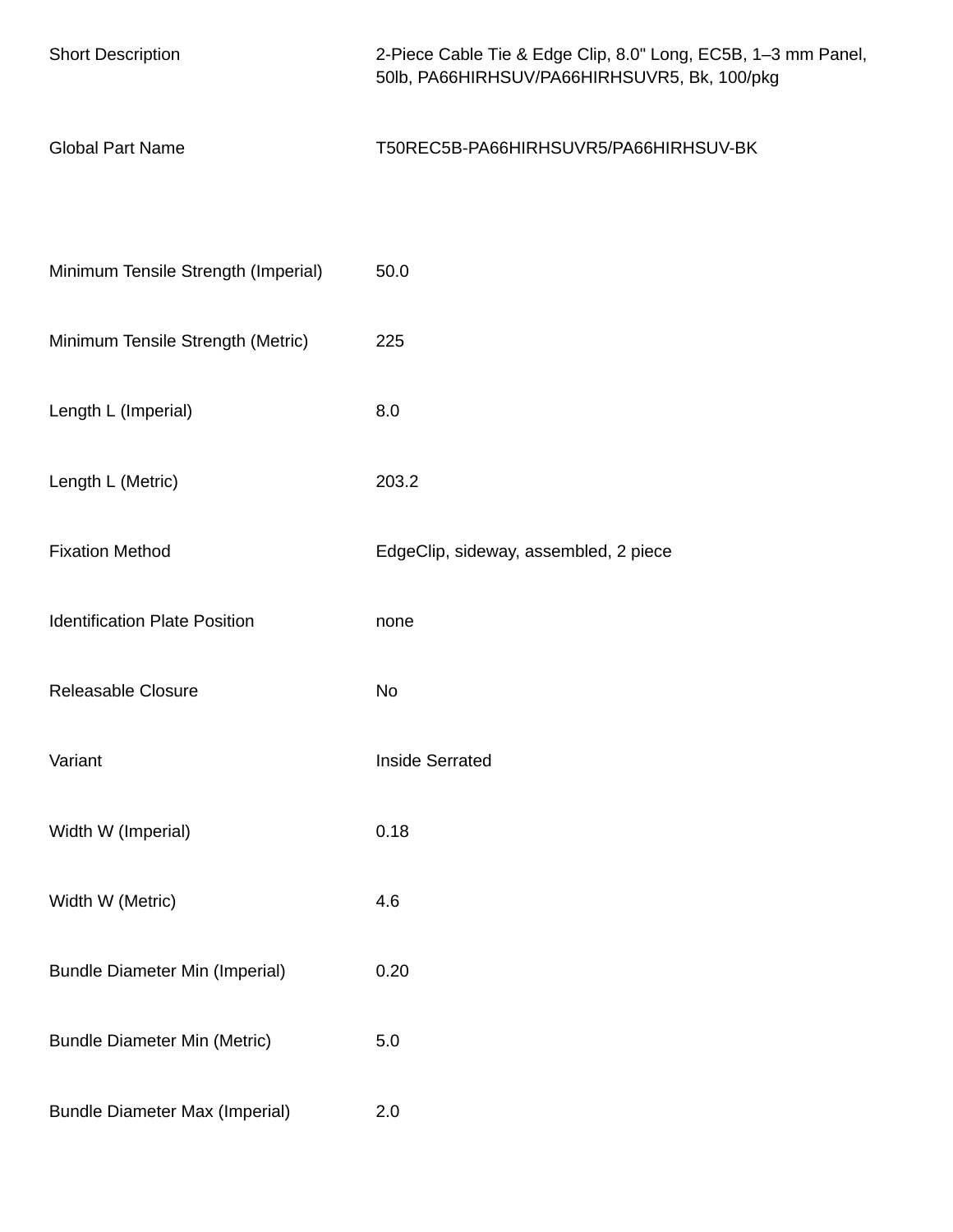| <b>Bundle Diameter Max (Metric)</b> | 50.0 |
|-------------------------------------|------|
| Thickness T (Imperial)              | 0.05 |
| Thickness T (Metric)                | 1.2  |
| Height H (Imperial)                 | 0.61 |
| Height H (Metric)                   | 15.5 |
| Panel Thickness Min (Imperial)      | 0.04 |
| Panel Thickness Max (Imperial)      | 0.12 |
| Panel Thickness Min (Metric)        | 1.0  |
| Panel Thickness Max (Metric)        | 3.0  |

| Material                     | Polyamide 6.6 high impact modified, heat and UV stabilized<br>(PA66HIRHSUV) Polyamide 6.6, high impact modified, heat and<br>UV-stabilized, proprietary blend (PA66HIRHSUVR5) |
|------------------------------|-------------------------------------------------------------------------------------------------------------------------------------------------------------------------------|
| <b>Material Shortcut</b>     | PA66HIRHSUVR5 PA66HIRHSUV                                                                                                                                                     |
| <b>Material Cable Tie</b>    | Polyamide 6.6 high impact modified, heat and UV stabilized<br>(PA66HIRHSUV)                                                                                                   |
| Flammability                 | <b>UL 94 HB</b>                                                                                                                                                               |
| <b>Operating Temperature</b> | -40°F to +230°F (-40°C to +110°C) -40°F to +239°F (-40°C to<br>$+115^{\circ}$ C)                                                                                              |